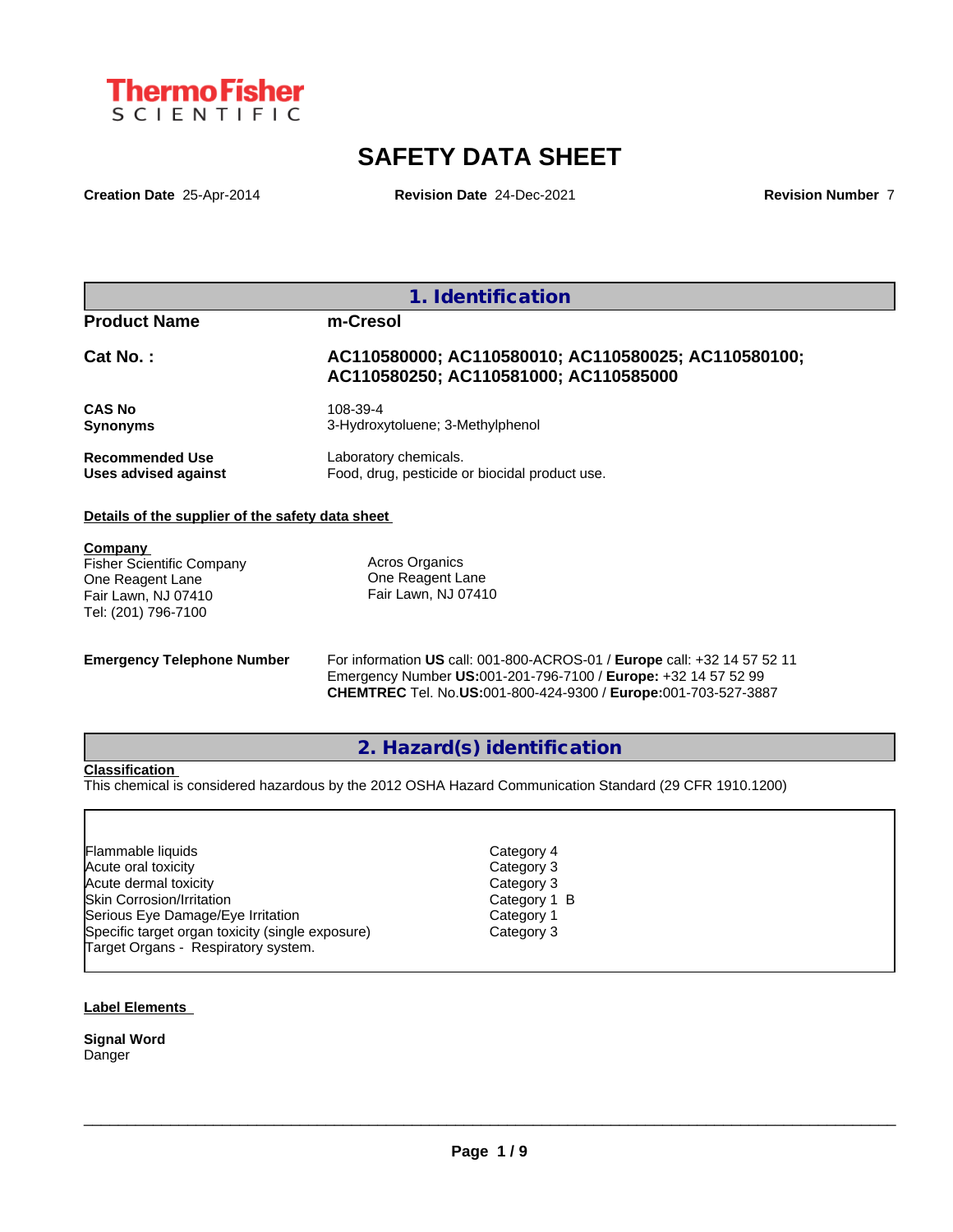## **Hazard Statements**

Combustible liquid Causes severe skin burns and eye damage May cause respiratory irritation Toxic if swallowed or in contact with skin



#### **Precautionary Statements Prevention**

## Wash face, hands and any exposed skin thoroughly after handling Do not eat, drink or smoke when using this product Wear protective gloves/protective clothing/eye protection/face protection Do not breathe dust/fume/gas/mist/vapors/spray Use only outdoors or in a well-ventilated area Keep away from heat/sparks/open flames/hot surfaces. - No smoking Keep cool **Response** Immediately call a POISON CENTER or doctor/physician **Inhalation** IF INHALED: Remove victim to fresh air and keep at rest in a position comfortable for breathing **Skin** Wash contaminated clothing before reuse IF ON SKIN (or hair): Take off immediately all contaminated clothing. Rinse skin with water/shower **Eyes** IF IN EYES: Rinse cautiously with water for several minutes. Remove contact lenses, if present and easy to do. Continue rinsing **Ingestion** Rinse mouth Do NOT induce vomiting **Fire** In case of fire: Use CO2, dry chemical, or foam for extinction **Storage** Store locked up Store in a well-ventilated place. Keep container tightly closed **Disposal** Dispose of contents/container to an approved waste disposal plant **Hazards not otherwise classified (HNOC)** None identified

| <u>U. COMPOSITION INTIUDI MIQTION TINGI COICHTS</u> |                            |                                                                                                                                                               |          |  |  |  |  |
|-----------------------------------------------------|----------------------------|---------------------------------------------------------------------------------------------------------------------------------------------------------------|----------|--|--|--|--|
|                                                     | <b>Component</b>           | <b>CAS No</b>                                                                                                                                                 | Weight % |  |  |  |  |
|                                                     | m-Cresol<br>108-39-4<br>99 |                                                                                                                                                               |          |  |  |  |  |
| <b>Eye Contact</b>                                  |                            | 4. First-aid measures<br>Rinse immediately with plenty of water, also under the eyelids, for at least 15 minutes.<br>Immediate medical attention is required. |          |  |  |  |  |
| <b>Skin Contact</b>                                 |                            | Wash off immediately with soap and plenty of water while removing all contaminated<br>clothes and shoes. Immediate medical attention is required.             |          |  |  |  |  |

**3. Composition/Information on Ingredients**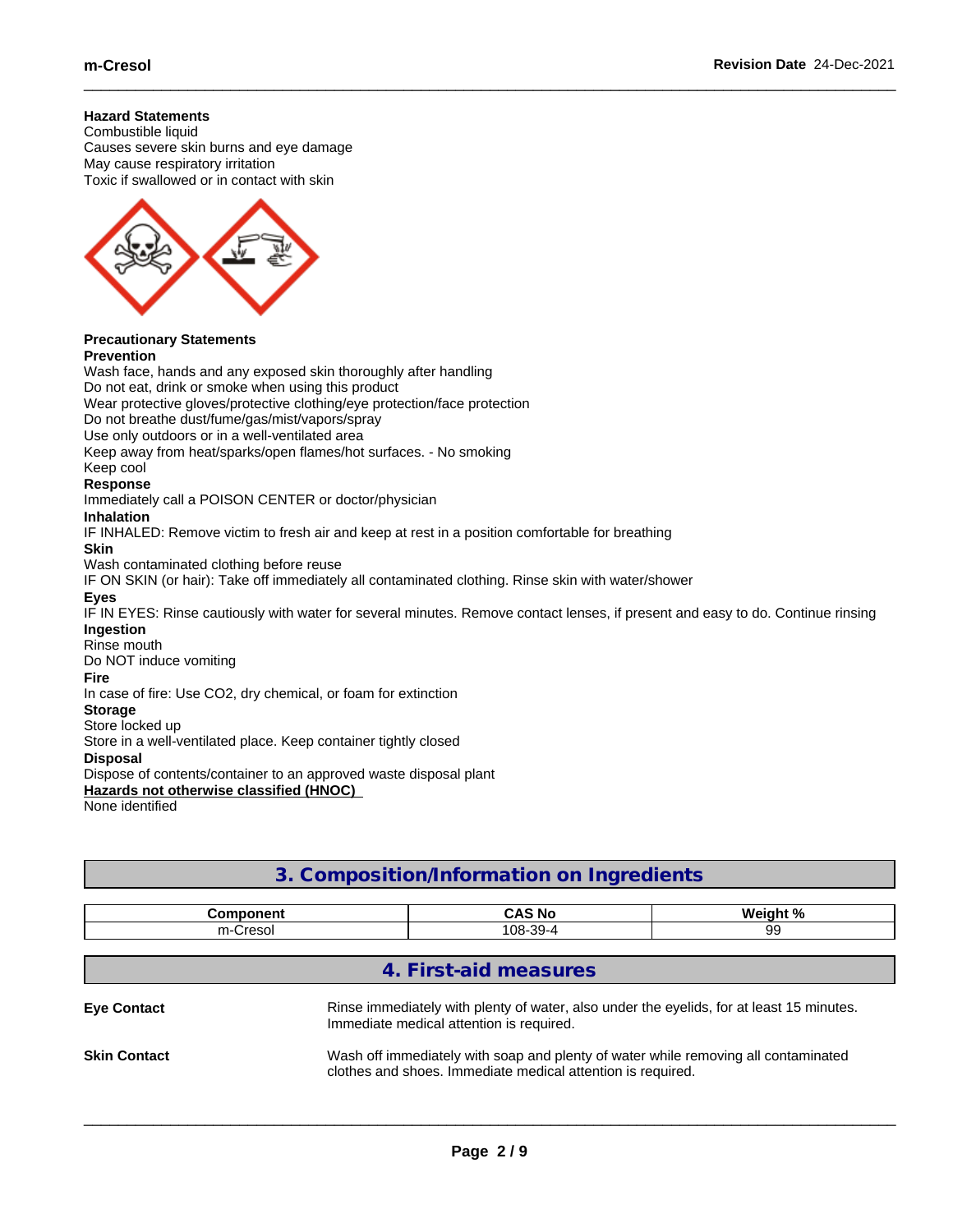| <b>Inhalation</b>                      | Remove to fresh air. Do not use mouth-to-mouth method if victim ingested or inhaled the<br>substance; give artificial respiration with the aid of a pocket mask equipped with a one-way<br>valve or other proper respiratory medical device. Immediate medical attention is required. If<br>not breathing, give artificial respiration.                                                                                   |
|----------------------------------------|---------------------------------------------------------------------------------------------------------------------------------------------------------------------------------------------------------------------------------------------------------------------------------------------------------------------------------------------------------------------------------------------------------------------------|
| Ingestion                              | Do NOT induce vomiting. Call a physician or poison control center immediately.                                                                                                                                                                                                                                                                                                                                            |
| Most important symptoms and<br>effects | Difficulty in breathing. Causes burns by all exposure routes. Ingestion causes severe<br>swelling, severe damage to the delicate tissue and danger of perforation: Symptoms of<br>overexposure may be headache, dizziness, tiredness, nausea and vomiting: Product is a<br>corrosive material. Use of gastric lavage or emesis is contraindicated. Possible perforation<br>of stomach or esophagus should be investigated |
| <b>Notes to Physician</b>              | Treat symptomatically                                                                                                                                                                                                                                                                                                                                                                                                     |

**5. Fire-fighting measures**

| <b>Suitable Extinguishing Media</b>                              | Water spray, carbon dioxide (CO2), dry chemical, alcohol-resistant foam. Water mist may<br>be used to cool closed containers. Water mist may be used to cool closed containers. |
|------------------------------------------------------------------|---------------------------------------------------------------------------------------------------------------------------------------------------------------------------------|
| Unsuitable Extinguishing Media                                   | No information available                                                                                                                                                        |
| <b>Flash Point</b>                                               | 86 °C / 186.8 °F                                                                                                                                                                |
| Method -                                                         | No information available                                                                                                                                                        |
| <b>Autoignition Temperature</b>                                  | 558 °C $/$<br>1036.4 $\degree$ F                                                                                                                                                |
| <b>Explosion Limits</b>                                          |                                                                                                                                                                                 |
| <b>Upper</b>                                                     | No data available                                                                                                                                                               |
| Lower                                                            | 1 vol $%$                                                                                                                                                                       |
| <b>Sensitivity to Mechanical Impact No information available</b> |                                                                                                                                                                                 |

**Sensitivity to Static Discharge** No information available

## **Specific Hazards Arising from the Chemical**

Combustible material. Corrosive material. Risk of ignition. Containers may explode when heated. Thermal decomposition can lead to release of irritating gases and vapors. Keep product and empty container away from heat and sources of ignition.

## **Hazardous Combustion Products**

Carbon monoxide (CO). Carbon dioxide (CO2).

## **Protective Equipment and Precautions for Firefighters**

As in any fire, wear self-contained breathing apparatus pressure-demand, MSHA/NIOSH (approved or equivalent) and full protective gear.

| <b>NFPA</b><br><b>Health</b><br>3                                                                                                | <b>Flammability</b>                                                                                                                                  | <b>Instability</b> | <b>Physical hazards</b><br>N/A                                                                                                                                                        |  |  |
|----------------------------------------------------------------------------------------------------------------------------------|------------------------------------------------------------------------------------------------------------------------------------------------------|--------------------|---------------------------------------------------------------------------------------------------------------------------------------------------------------------------------------|--|--|
|                                                                                                                                  | 6. Accidental release measures                                                                                                                       |                    |                                                                                                                                                                                       |  |  |
| <b>Personal Precautions</b>                                                                                                      |                                                                                                                                                      |                    | Use personal protective equipment as required. Remove all sources of ignition. Do not get<br>in eyes, on skin, or on clothing. Take precautionary measures against static discharges. |  |  |
| <b>Environmental Precautions</b>                                                                                                 | Avoid release to the environment. See Section 12 for additional Ecological Information. Do<br>not flush into surface water or sanitary sewer system. |                    |                                                                                                                                                                                       |  |  |
| Methods for Containment and Clean Remove all sources of ignition. Soak up with inert absorbent material. Keep in suitable,<br>Up | closed containers for disposal.                                                                                                                      |                    |                                                                                                                                                                                       |  |  |
|                                                                                                                                  | 7. Handling and storage                                                                                                                              |                    |                                                                                                                                                                                       |  |  |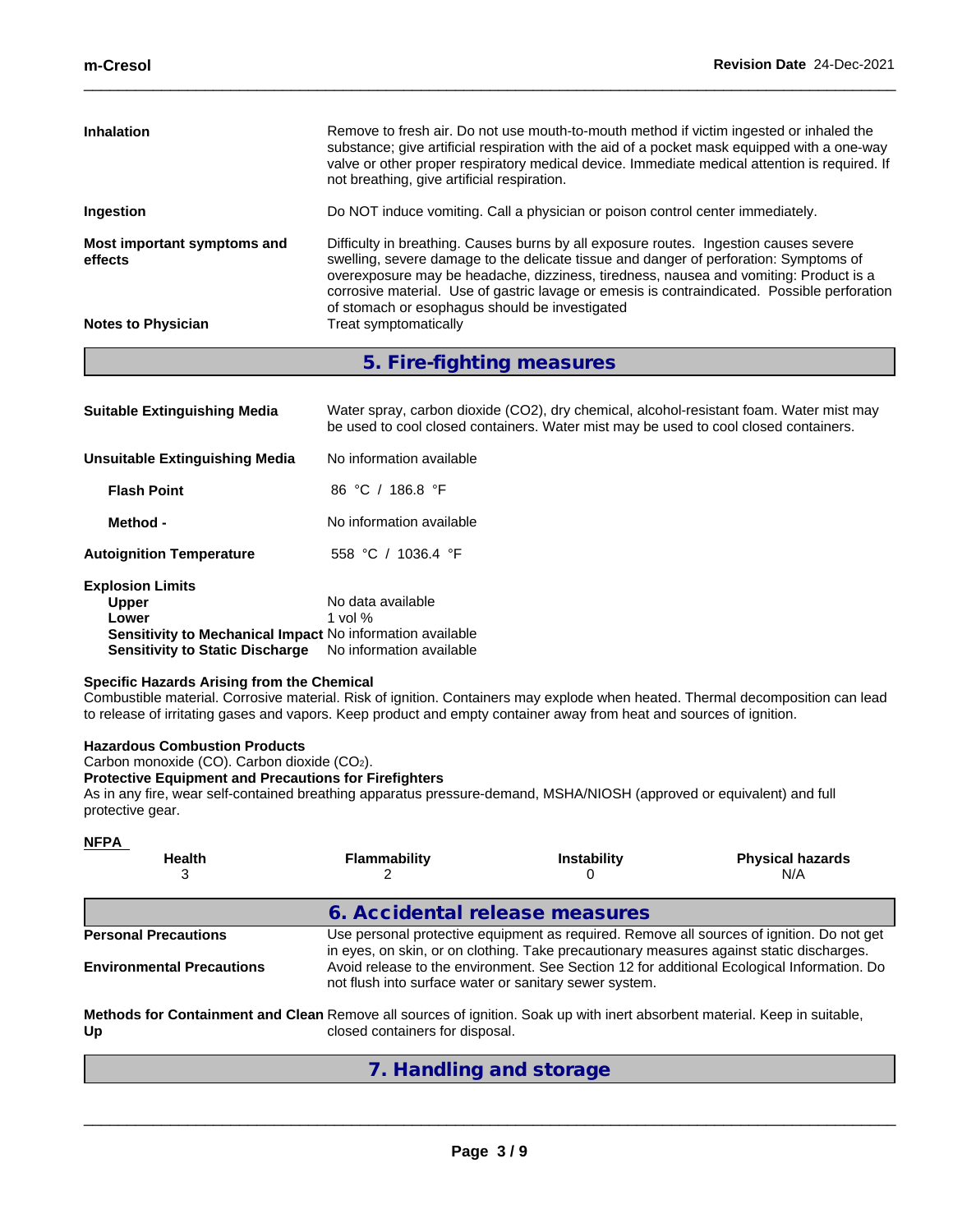**Handling** Wear personal protective equipment/face protection. Keep away from open flames, hot surfaces and sources of ignition. Ensure adequate ventilation. Do not get in eyes, on skin, or on clothing. Do not breathe mist/vapors/spray. Do not ingest. If swallowed then seek immediate medical assistance. **Storage. Keep containers tightly closed in a dry, cool and well-ventilated place. Keep away from** heat, sparks and flame. Protect from direct sunlight. Corrosives area. Incompatible Materials. Acids. Bases. Strong oxidizing agents. Acid anhydrides. Chloroformates.

## **8. Exposure controls / personal protection**

## **Exposure Guidelines**

| Component | <b>ACGIH TLV</b>         | <b>OSHA PEL</b> | <b>NIOSH IDLH</b>        | <b>Mexico OEL (TWA)</b> |
|-----------|--------------------------|-----------------|--------------------------|-------------------------|
| m-Cresol  | TWA: $20 \text{ mg/m}^3$ |                 | IDLH: 250 ppm            | TWA: 20 mg/m $3$        |
|           | Skin                     |                 | TWA: 2.3 ppm             |                         |
|           |                          |                 | TWA: $10 \text{ ma/m}^3$ |                         |

*Legend*

*ACGIH - American Conference of Governmental Industrial Hygienists NIOSH IDLH: NIOSH - National Institute for Occupational Safety and Health*

| <b>Engineering Measures</b>          | Ensure adequate ventilation, especially in confined areas. Use explosion-proof<br>electrical/ventilating/lighting equipment. Ensure that eyewash stations and safety showers<br>are close to the workstation location.                                  |
|--------------------------------------|---------------------------------------------------------------------------------------------------------------------------------------------------------------------------------------------------------------------------------------------------------|
| <b>Personal Protective Equipment</b> |                                                                                                                                                                                                                                                         |
| <b>Eye/face Protection</b>           | Wear appropriate protective eyeglasses or chemical safety goggles as described by<br>OSHA's eye and face protection regulations in 29 CFR 1910.133 or European Standard<br>EN166.                                                                       |
| Skin and body protection             | Wear appropriate protective gloves and clothing to prevent skin exposure.                                                                                                                                                                               |
| <b>Respiratory Protection</b>        | Follow the OSHA respirator regulations found in 29 CFR 1910.134 or European Standard<br>EN 149. Use a NIOSH/MSHA or European Standard EN 149 approved respirator if<br>exposure limits are exceeded or if irritation or other symptoms are experienced. |
| <b>Hygiene Measures</b>              | Handle in accordance with good industrial hygiene and safety practice.                                                                                                                                                                                  |

|                                         | 9. Physical and chemical properties |
|-----------------------------------------|-------------------------------------|
| <b>Physical State</b>                   | Liquid                              |
| Appearance                              | Clear                               |
| Odor                                    | aromatic                            |
| <b>Odor Threshold</b>                   | No information available            |
| рH                                      | 5 20 g/l water                      |
| <b>Melting Point/Range</b>              | 8 - 10 °C / 46.4 - 50 °F            |
| <b>Boiling Point/Range</b>              | 203 °C / 397.4 °F @ 760 mmHg        |
| <b>Flash Point</b>                      | 86 °C / 186.8 °F                    |
| <b>Evaporation Rate</b>                 | No information available            |
| Flammability (solid,gas)                | Not applicable                      |
| <b>Flammability or explosive limits</b> |                                     |
| <b>Upper</b>                            | No data available                   |
| Lower                                   | 1 vol $%$                           |
| <b>Vapor Pressure</b>                   | 0.05 mbar @ 20 °C                   |
| <b>Vapor Density</b>                    | No information available            |
| <b>Specific Gravity</b>                 | 1.030                               |
| <b>Solubility</b>                       | 20 g/l $(20^{\circ}C)$              |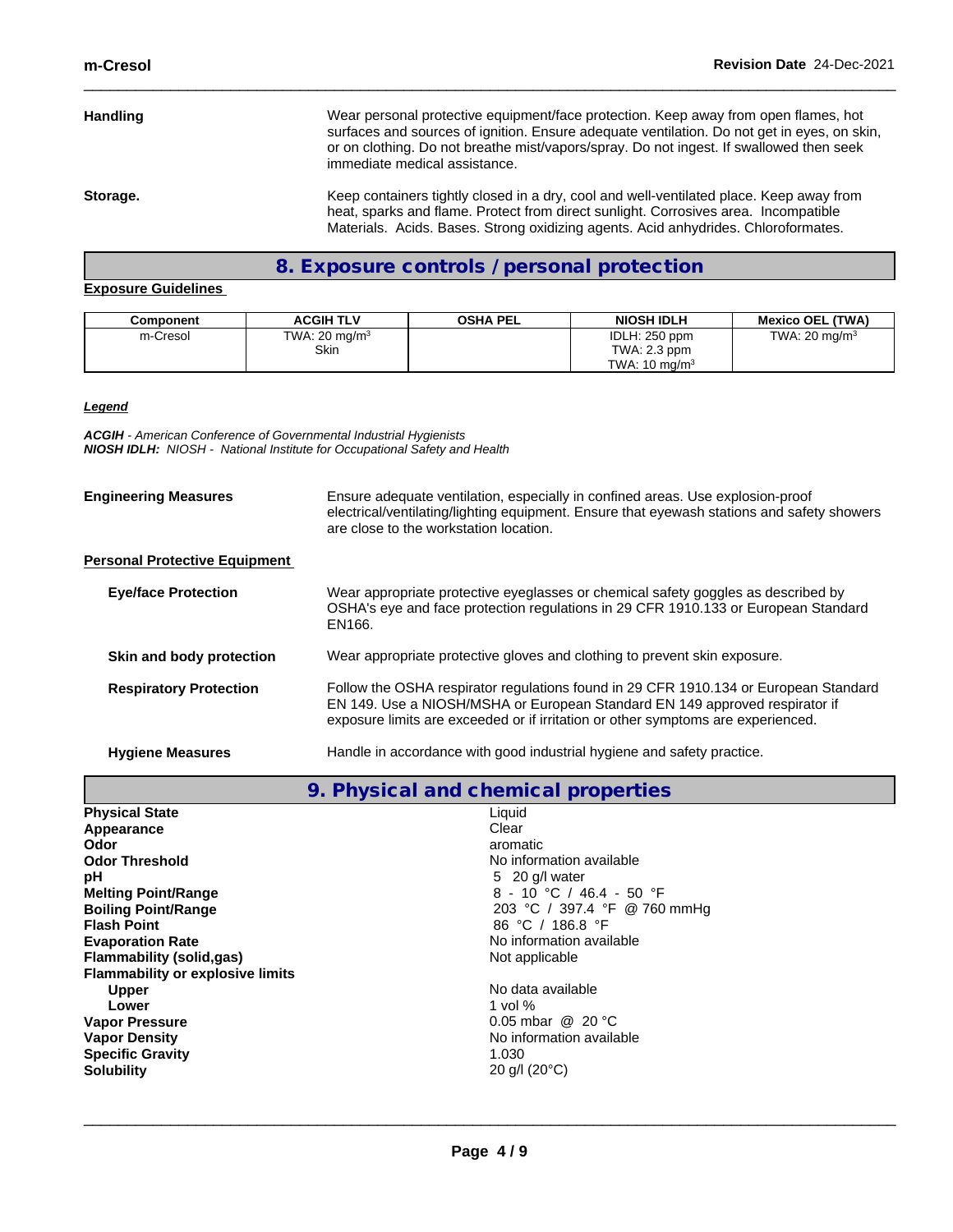**Partition coefficient; n-octanol/water** No data available<br> **Autoignition Temperature C** Autoignition **CEO Autoignition Temperature** 558 °C / 1036.4 °F **Decomposition Temperature**<br>Viscosity **Molecular Formula** C7 H8 OCT H8 OCT H8 OCT H8 OCT H8 OCT H8 OCT H8 OCT H8 OCT H8 OCT H8 OCT H8 OCT H8 OCT H8 OCT H8 OCT H8 OCT H8 OCT H8 OCT H8 OCT H8 OCT H8 OCT H8 OCT H8 OCT H8 OCT H8 OCT H8 OCT H8 OCT H8 OCT H8 OCT H8 **Molecular Weight** 

No information available<br>C7 H8 O

|                                 | 10. Stability and reactivity                                                                                   |
|---------------------------------|----------------------------------------------------------------------------------------------------------------|
| <b>Reactive Hazard</b>          | None known, based on information available                                                                     |
| <b>Stability</b>                | Stable under normal conditions. Light sensitive.                                                               |
| <b>Conditions to Avoid</b>      | Incompatible products. Exposure to light. Keep away from open flames, hot surfaces and<br>sources of ignition. |
| <b>Incompatible Materials</b>   | Acids, Bases, Strong oxidizing agents, Acid anhydrides, Chloroformates                                         |
|                                 | Hazardous Decomposition Products Carbon monoxide (CO), Carbon dioxide (CO2)                                    |
| <b>Hazardous Polymerization</b> | Hazardous polymerization does not occur.                                                                       |
| <b>Hazardous Reactions</b>      | None under normal processing.                                                                                  |
|                                 | 11. Toxicological information                                                                                  |

## **Acute Toxicity**

## **Product Information**

| <b>Component Information</b>                                     |               |                                                                                            |                                                                                                                                                                                                                                                                                                     |                              |                        |                                        |  |  |
|------------------------------------------------------------------|---------------|--------------------------------------------------------------------------------------------|-----------------------------------------------------------------------------------------------------------------------------------------------------------------------------------------------------------------------------------------------------------------------------------------------------|------------------------------|------------------------|----------------------------------------|--|--|
| <b>Component</b>                                                 |               | LD50 Oral                                                                                  | <b>LD50 Dermal</b>                                                                                                                                                                                                                                                                                  |                              | <b>LC50 Inhalation</b> |                                        |  |  |
|                                                                  | m-Cresol      |                                                                                            | $LD50 = 242$ mg/kg (Rat)                                                                                                                                                                                                                                                                            | $LD50 = 2830$ mg/kg (Rabbit) |                        | LC50 > 710 mg/m <sup>3</sup> (Rat) 1 h |  |  |
| <b>Toxicologically Synergistic</b><br><b>Products</b>            |               | No information available                                                                   |                                                                                                                                                                                                                                                                                                     |                              |                        |                                        |  |  |
|                                                                  |               | Delayed and immediate effects as well as chronic effects from short and long-term exposure |                                                                                                                                                                                                                                                                                                     |                              |                        |                                        |  |  |
| <b>Irritation</b>                                                |               |                                                                                            | Causes burns by all exposure routes                                                                                                                                                                                                                                                                 |                              |                        |                                        |  |  |
| <b>Sensitization</b>                                             |               | No information available                                                                   |                                                                                                                                                                                                                                                                                                     |                              |                        |                                        |  |  |
| Carcinogenicity                                                  |               |                                                                                            | The table below indicates whether each agency has listed any ingredient as a carcinogen.                                                                                                                                                                                                            |                              |                        |                                        |  |  |
| Component                                                        | <b>CAS No</b> | <b>IARC</b>                                                                                | <b>NTP</b>                                                                                                                                                                                                                                                                                          | <b>ACGIH</b>                 | <b>OSHA</b>            | <b>Mexico</b>                          |  |  |
| m-Cresol                                                         | 108-39-4      | Not listed                                                                                 | Not listed<br>Not listed<br>Not listed<br>Not listed                                                                                                                                                                                                                                                |                              |                        |                                        |  |  |
| <b>Mutagenic Effects</b>                                         |               |                                                                                            | No information available                                                                                                                                                                                                                                                                            |                              |                        |                                        |  |  |
| <b>Reproductive Effects</b>                                      |               |                                                                                            | No information available.                                                                                                                                                                                                                                                                           |                              |                        |                                        |  |  |
| <b>Developmental Effects</b>                                     |               |                                                                                            | No information available.                                                                                                                                                                                                                                                                           |                              |                        |                                        |  |  |
| <b>Teratogenicity</b>                                            |               |                                                                                            | No information available.                                                                                                                                                                                                                                                                           |                              |                        |                                        |  |  |
| <b>STOT - single exposure</b><br><b>STOT - repeated exposure</b> |               | None known                                                                                 | Respiratory system                                                                                                                                                                                                                                                                                  |                              |                        |                                        |  |  |
| <b>Aspiration hazard</b>                                         |               |                                                                                            | No information available                                                                                                                                                                                                                                                                            |                              |                        |                                        |  |  |
| delayed                                                          |               |                                                                                            | Symptoms / effects, both acute and Ingestion causes severe swelling, severe damage to the delicate tissue and danger of<br>perforation: Symptoms of overexposure may be headache, dizziness, tiredness, nausea<br>and vomiting: Product is a corrosive material. Use of gastric lavage or emesis is |                              |                        |                                        |  |  |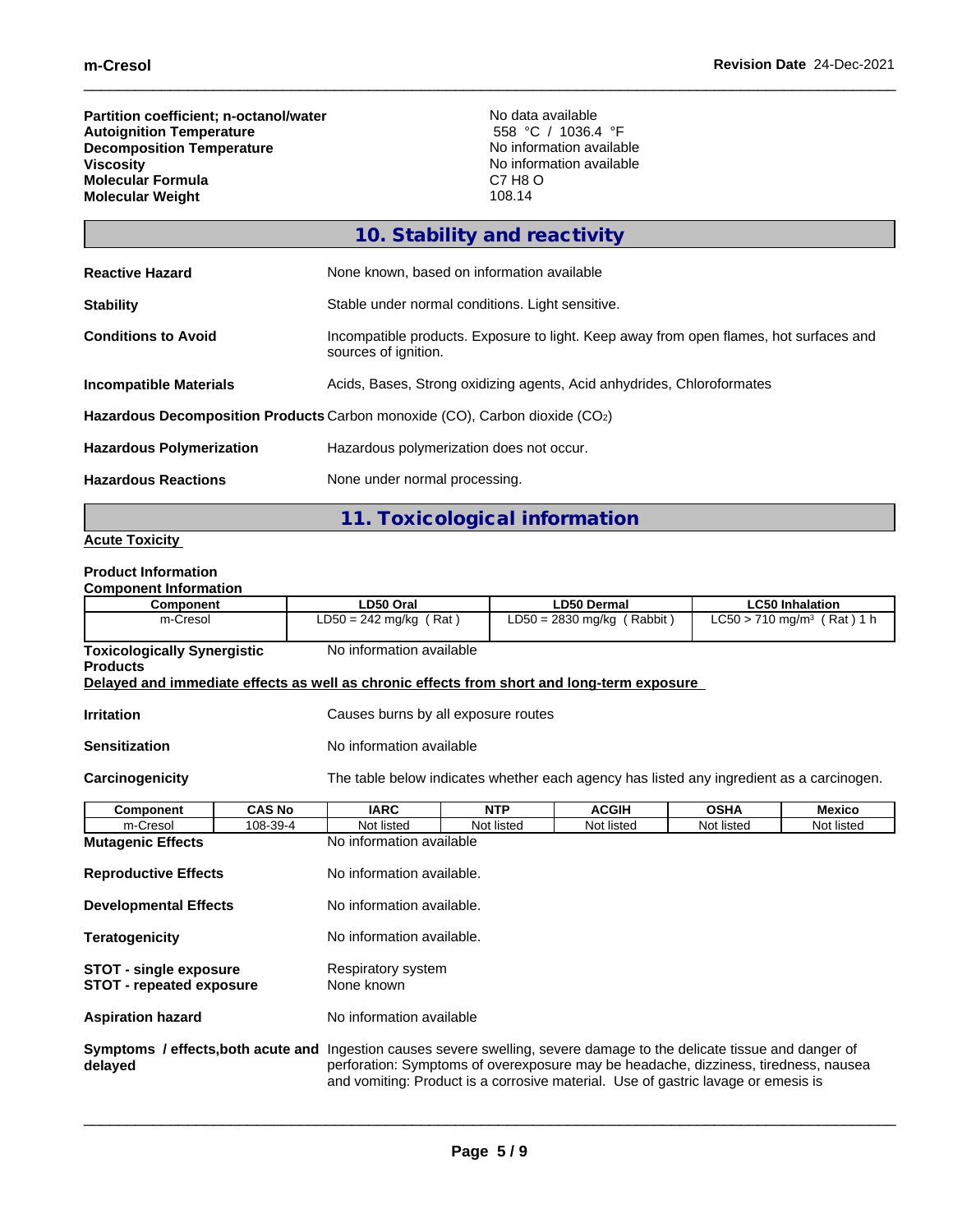contraindicated. Possible perforation of stomach or esophagus should be investigated

## **Endocrine Disruptor Information** No information available

**Other Adverse Effects** Tumorigenic effects have been reported in experimental animals.

## **Ecotoxicity**

Contains a substance which is:. Harmful to aquatic organisms. The product contains following substances which are hazardous for the environment. Toxic to aquatic organisms, may cause long-term adverse effects in the aquatic environment.

**12. Ecological information**

| m-Cresol<br>$LC50: = 8.9$ mg/L, 96h<br>$EC50 = 6.82$ mg/L 5 min<br>$LC50: = 18.8$ mg/L, 48h<br>Not listed<br>flow-through (Oncorhynchus)<br>$EC50 = 7.48$ mg/L 15 min<br>(Daphnia magna)<br>$EC50 = 7.83$ mg/L 30 min<br>mykiss)<br>LC50: 10 - 13.6 mg/L, 96h<br>(Lepomis macrochirus)<br>$LC50: = 15.9$ mg/L, 96h<br>static (Brachydanio rerio)<br>$LC50: = 23.12$ mg/L, 96h | semi-static (Poecilia<br>reticulata)<br>$LC50: = 55.9$ mg/L, 96h<br>flow-through (Pimephales<br>promelas) | <b>Component</b> | <b>Freshwater Algae</b> | <b>Freshwater Fish</b> | <b>Microtox</b> | Water Flea |
|-------------------------------------------------------------------------------------------------------------------------------------------------------------------------------------------------------------------------------------------------------------------------------------------------------------------------------------------------------------------------------|-----------------------------------------------------------------------------------------------------------|------------------|-------------------------|------------------------|-----------------|------------|
|                                                                                                                                                                                                                                                                                                                                                                               |                                                                                                           |                  |                         |                        |                 |            |

### **Bioaccumulation/ Accumulation** No information available.

**Mobility Mobility Mobility** . Will likely be mobile in the environment due to its water solubility.

|             | loc<br>Pow<br>. . |
|-------------|-------------------|
| .<br>ື<br>. | .96،<br>$\sim$    |

## **13. Disposal considerations**

**Waste Disposal Methods** Chemical waste generators must determine whether a discarded chemical is classified as a hazardous waste. Chemical waste generators must also consult local, regional, and national hazardous waste regulations to ensure complete and accurate classification.

## **14. Transport information**

| <b>DOT</b>                     |                        |
|--------------------------------|------------------------|
| UN-No                          | UN2076                 |
| <b>Proper Shipping Name</b>    | <b>CRESOLS, LIQUID</b> |
| <b>Hazard Class</b>            | 6.1                    |
| <b>Subsidiary Hazard Class</b> | 8                      |
| <b>Packing Group</b>           | Ш                      |
| <b>TDG</b>                     |                        |
| UN-No                          | UN2076                 |
| <b>Proper Shipping Name</b>    | <b>CRESOLS, LIQUID</b> |
| <b>Hazard Class</b>            | 6.1                    |
| <b>Subsidiary Hazard Class</b> | 8                      |
| <b>Packing Group</b>           | Ш                      |
| <b>IATA</b>                    |                        |
| UN-No                          | UN2076                 |
| <b>Proper Shipping Name</b>    | <b>CRESOLS, LIQUID</b> |
| <b>Hazard Class</b>            | 6.1                    |
| <b>Subsidiary Hazard Class</b> | 8                      |
| <b>Packing Group</b>           | Ш                      |
| <b>IMDG/IMO</b>                |                        |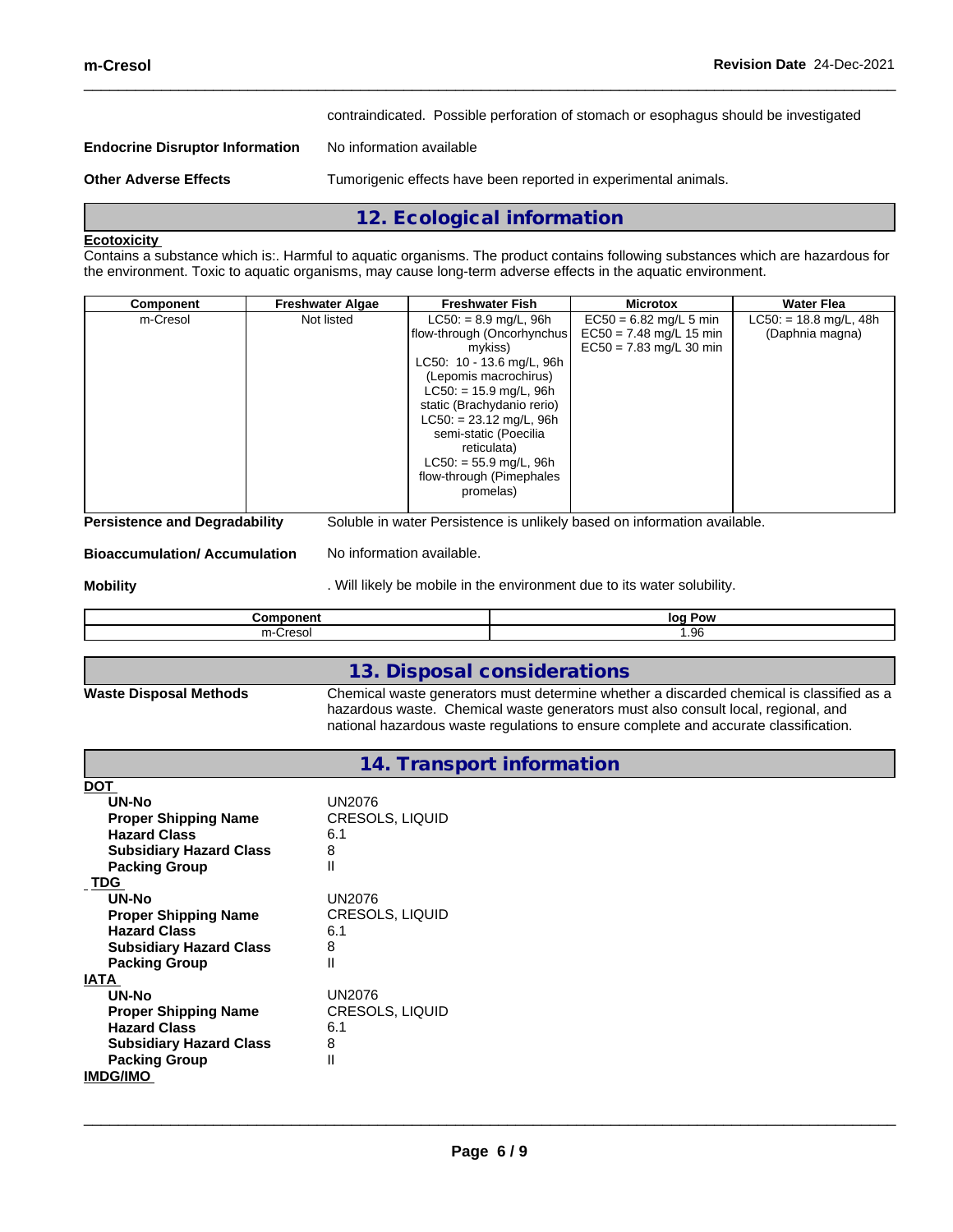| UN-No                          | UN2076                 |
|--------------------------------|------------------------|
| <b>Proper Shipping Name</b>    | <b>CRESOLS, LIQUID</b> |
| <b>Hazard Class</b>            | 6.1                    |
| <b>Subsidiary Hazard Class</b> | 8                      |
| <b>Packing Group</b>           |                        |
|                                |                        |

**15. Regulatory information**

## **United States of America Inventory**

| Component | <b>CAS No</b> | <b>TSCA</b> | TOO AL<br>. Inventory notification -<br><b>Active-Inactive</b> | <b>TSCA</b><br><b>EPA Regulatory</b><br><b>Flags</b> |
|-----------|---------------|-------------|----------------------------------------------------------------|------------------------------------------------------|
| m-Cresol  | 108-39-4      |             | <b>CTIVE</b><br>Av.                                            |                                                      |

### **Legend:**

**TSCA** US EPA (TSCA) - Toxic Substances Control Act, (40 CFR Part 710)

X - Listed '-' - Not Listed

**TSCA 12(b)** - Notices of Export Not applicable

## **International Inventories**

Canada (DSL/NDSL), Europe (EINECS/ELINCS/NLP), Philippines (PICCS), Japan (ENCS), Japan (ISHL), Australia (AICS), China (IECSC), Korea (KECL).

| Component         | <b>CAS No</b> | <b>DSL</b> | <b>NDSL</b> | <b>EINECS</b>                                | <b>PICCS</b> | <b>ENCS</b> | <b>ISHL</b> | <b>AICS</b> | IFAAA<br>טטיב | <b>KECL</b> |
|-------------------|---------------|------------|-------------|----------------------------------------------|--------------|-------------|-------------|-------------|---------------|-------------|
| $\sim$<br>m-Creso | 108-39-4      |            |             | $- - -$<br>່ 203.<br><u>'y.</u><br>, ن<br>∠∪ |              |             |             |             |               | KE<br>24793 |

**KECL** - NIER number or KE number (http://ncis.nier.go.kr/en/main.do)

## **U.S. Federal Regulations**

## **SARA 313**

| Component     | <b>CAS No</b> | Weight % | <b>SARA 313</b><br>Threshold<br>$\sim$<br>Values % |
|---------------|---------------|----------|----------------------------------------------------|
| -Cresol<br>m- | 108-39-4      | 99       | .<br>$\sim$                                        |

#### **SARA 311/312 Hazard Categories** See section 2 for more information

#### **CWA** (Clean Water Act)

| Component             | CWA<br>Hazardous<br>Substances | CWA<br>- Reportable<br>Quantities | <b>CWA</b><br>Pollutants<br>Toxic | <b>ICWA</b><br>- Prioritv Pollutantsl |
|-----------------------|--------------------------------|-----------------------------------|-----------------------------------|---------------------------------------|
| $m-$<br><b>Cresol</b> | . .                            |                                   |                                   |                                       |

#### **Clean Air Act**

| Component   | <b>HAPS Data</b> | <b>Class</b><br>Ozone Depletors | Class 2<br>Ozone<br><b>Depletors</b> |
|-------------|------------------|---------------------------------|--------------------------------------|
| m<br>resolے |                  |                                 |                                      |

**OSHA** - Occupational Safety and Health Administration Not applicable

**CERCLA** This material, as supplied, contains one or more substances regulated as a hazardous substance under the Comprehensive Environmental Response Compensation and Liability Act (CERCLA) (40 CFR 302)

 $\_$  ,  $\_$  ,  $\_$  ,  $\_$  ,  $\_$  ,  $\_$  ,  $\_$  ,  $\_$  ,  $\_$  ,  $\_$  ,  $\_$  ,  $\_$  ,  $\_$  ,  $\_$  ,  $\_$  ,  $\_$  ,  $\_$  ,  $\_$  ,  $\_$  ,  $\_$  ,  $\_$  ,  $\_$  ,  $\_$  ,  $\_$  ,  $\_$  ,  $\_$  ,  $\_$  ,  $\_$  ,  $\_$  ,  $\_$  ,  $\_$  ,  $\_$  ,  $\_$  ,  $\_$  ,  $\_$  ,  $\_$  ,  $\_$  ,

| omnonen<br>.or           | <b>Hazardous Substances RQs</b> | <b>EHS RQs</b><br><b>CEDCI</b><br>ULN' |
|--------------------------|---------------------------------|----------------------------------------|
| $- - -$<br>-Cresol<br>m- | م م<br>פו טטו                   |                                        |

**California Proposition 65** This product does not contain any Proposition 65 chemicals.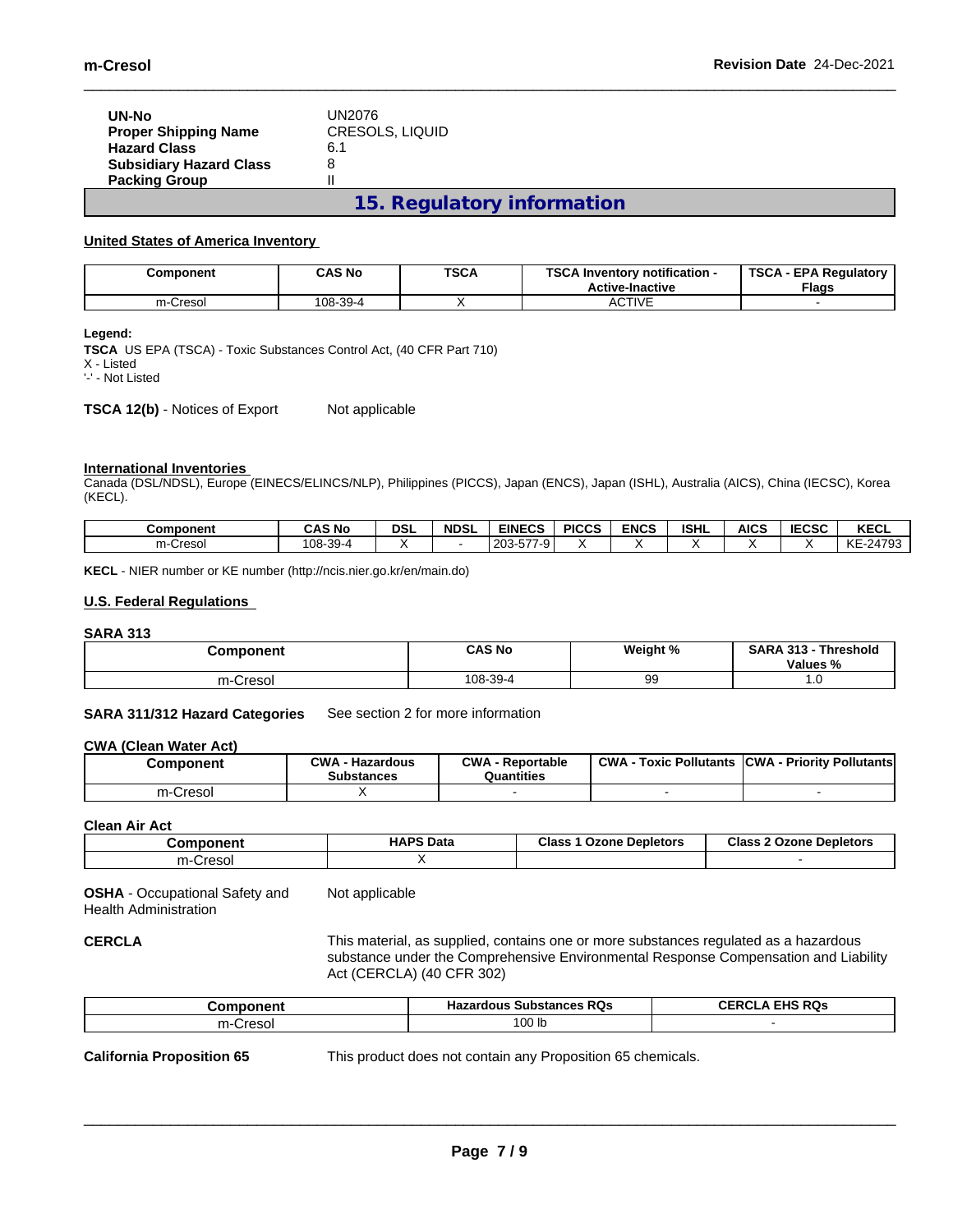#### **U.S. State Right-to-Know Regulations**

| ---<br>- --<br>۱r | - -<br>S<br>Mas<br><b>Jagringserrs</b> | New<br>I | msvlvania<br>ъ. | <b>Illinois</b> | <b>Island</b><br>oac |
|-------------------|----------------------------------------|----------|-----------------|-----------------|----------------------|
| $-$<br>ന−.        |                                        |          |                 |                 |                      |

| U.S. Department of Transportation |  |
|-----------------------------------|--|
| Reportable Quantity (RQ):         |  |

| $\sim$                      |  |
|-----------------------------|--|
| <b>DOT Marine Pollutant</b> |  |
| DOT Severe Marine Pollutant |  |

#### **U.S. Department of Homeland Security** This product does not contain any DHS chemicals.

## **Other International Regulations**

**Mexico - Grade** No information available

## **Authorisation/Restrictions according to EU REACH**

| Component | <b>Substances Subject to</b><br>Authorization | REACH (1907/2006) - Annex XIV -   REACH (1907/2006) - Annex XVII -  <br> Restrictions on Certain Dangerous  1907/2006) article 59 - Candidate<br><b>Substances</b> | <b>REACH Requlation (EC</b><br>List of Substances of Very High<br><b>Concern (SVHC)</b> |
|-----------|-----------------------------------------------|--------------------------------------------------------------------------------------------------------------------------------------------------------------------|-----------------------------------------------------------------------------------------|
| m-Cresol  |                                               | Use restricted. See item 75.                                                                                                                                       |                                                                                         |
|           |                                               | (see link for restriction details)                                                                                                                                 |                                                                                         |

*https://echa.europa.eu/substances-restricted-under-reach*

## **Safety, health and environmental regulations/legislation specific for the substance or mixture**

| Component | <b>CAS No</b> | <b>OECD HPV</b>        | <b>Persistent Organic</b><br><b>Pollutant</b> | <b>Ozone Depletion</b><br><b>Potential</b> | <b>Restriction of</b><br><b>Hazardous</b><br><b>Substances (RoHS)</b> |
|-----------|---------------|------------------------|-----------------------------------------------|--------------------------------------------|-----------------------------------------------------------------------|
| m-Cresol  | 108-39-4      | Listed                 | Not applicable                                | Not applicable                             | Not applicable                                                        |
|           |               |                        |                                               |                                            |                                                                       |
| Component | <b>CAS No</b> | Seveso III Directive I | <b>Seveso III Directive</b>                   | Rotterdam                                  | <b>Basel Convention</b>                                               |
|           |               | (2012/18/EC) -         | (2012/18/EC) -                                | <b>Convention (PIC)</b>                    | (Hazardous Waste)                                                     |
|           |               |                        | Qualifying Quantities Qualifying Quantities   |                                            |                                                                       |
|           |               | for Maior Accident     | for Safety Report                             |                                            |                                                                       |
|           |               | <b>Notification</b>    | <b>Requirements</b>                           |                                            |                                                                       |
| m-Cresol  | 108-39-4      | Not applicable         | Not applicable                                | Not applicable                             | Annex I - Y42                                                         |

|                                           | 16. Other information                                                                                                                                                                                                                         |  |
|-------------------------------------------|-----------------------------------------------------------------------------------------------------------------------------------------------------------------------------------------------------------------------------------------------|--|
| <b>Prepared By</b>                        | <b>Regulatory Affairs</b><br>Thermo Fisher Scientific<br>Email: EMSDS.RA@thermofisher.com                                                                                                                                                     |  |
| <b>Creation Date</b>                      | 25-Apr-2014                                                                                                                                                                                                                                   |  |
| <b>Revision Date</b><br><b>Print Date</b> | 24-Dec-2021<br>24-Dec-2021                                                                                                                                                                                                                    |  |
| <b>Revision Summary</b>                   | This document has been updated to comply with the US OSHA HazCom 2012 Standard<br>replacing the current legislation under 29 CFR 1910.1200 to align with the Globally<br>Harmonized System of Classification and Labeling of Chemicals (GHS). |  |

**Disclaimer**

The information provided in this Safety Data Sheet is correct to the best of our knowledge, information and belief at the date of its publication. The information given is designed only as a guidance for safe handling, use, processing, storage, transportation, disposal and release and is not to be considered a warranty or quality specification. The information relates only to the specific material designated and may not be valid for such material used in combination with any other